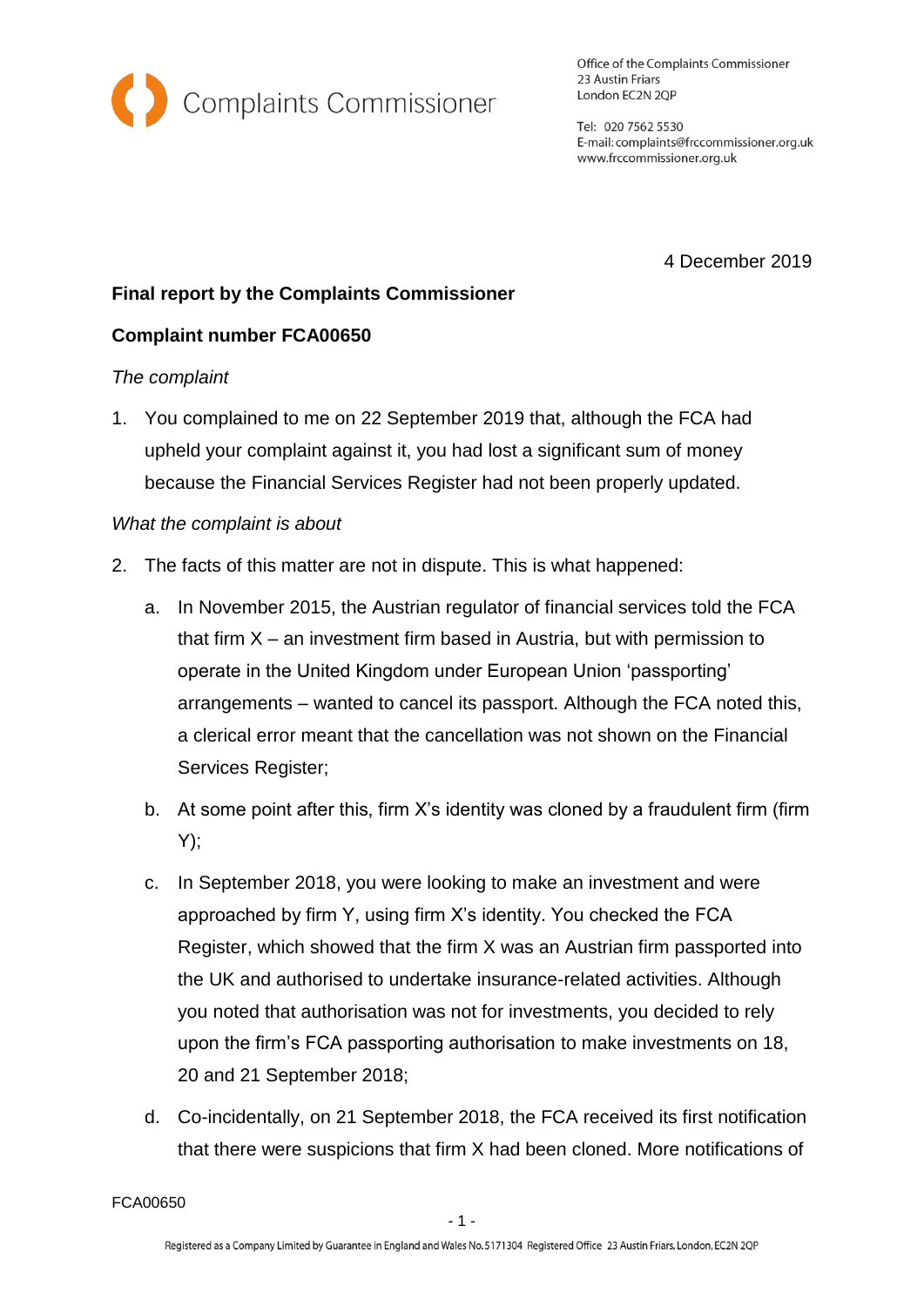suspicions were received in October and November, although none of these was assessed until January 2019;

e. On 30 November 2018, after you had become suspicious about firm Y because it had missed making payments due to you, you contacted the FCA to raise your concerns. These concerns were sent to FCA Supervision on 3 December, the 2015 error was identified, and on 18 December the Register was corrected.

#### *What the regulator decided*

3. The FCA upheld your complaint. In its decision letter, it said:

*Had the FCA processed the notification correctly, the Register status would not have shown that the firm was "EEA Authorised", and this may have led you to make a different choice for your investment. For not correcting the Register, as the FCA should have done when notified by the Austrian regulator, I am upholding your complaint.*

- 4. However, the FCA went on to say that the fact that you had identified that the firm was authorised for insurance-related activities only should have alerted you to make further inquiries. It also drew your attention to the material on the Register explaining that consumers could make further inquiries of a firm's home state, and to the disclaimer that *while the FCA tries to ensure that the information on the Register is correct, the FCA does not give any express or implied warranty as to its accuracy*.
- 5. The FCA noted that the first notification of suspicions about the cloned firm did not arrive until the day on which you made your final investment.
- 6. The FCA concluded that

*I don't believe that the FCA should be held responsible for the losses incurred. While the FCA error was unhelpful, of itself it ought not to have been sufficient in terms of undertaking thorough due diligence before investing. It was the dishonest actions of this clone firm that was the direct cause of your loss. It follows that I do not believe a compensatory payment would be appropriate in this case.*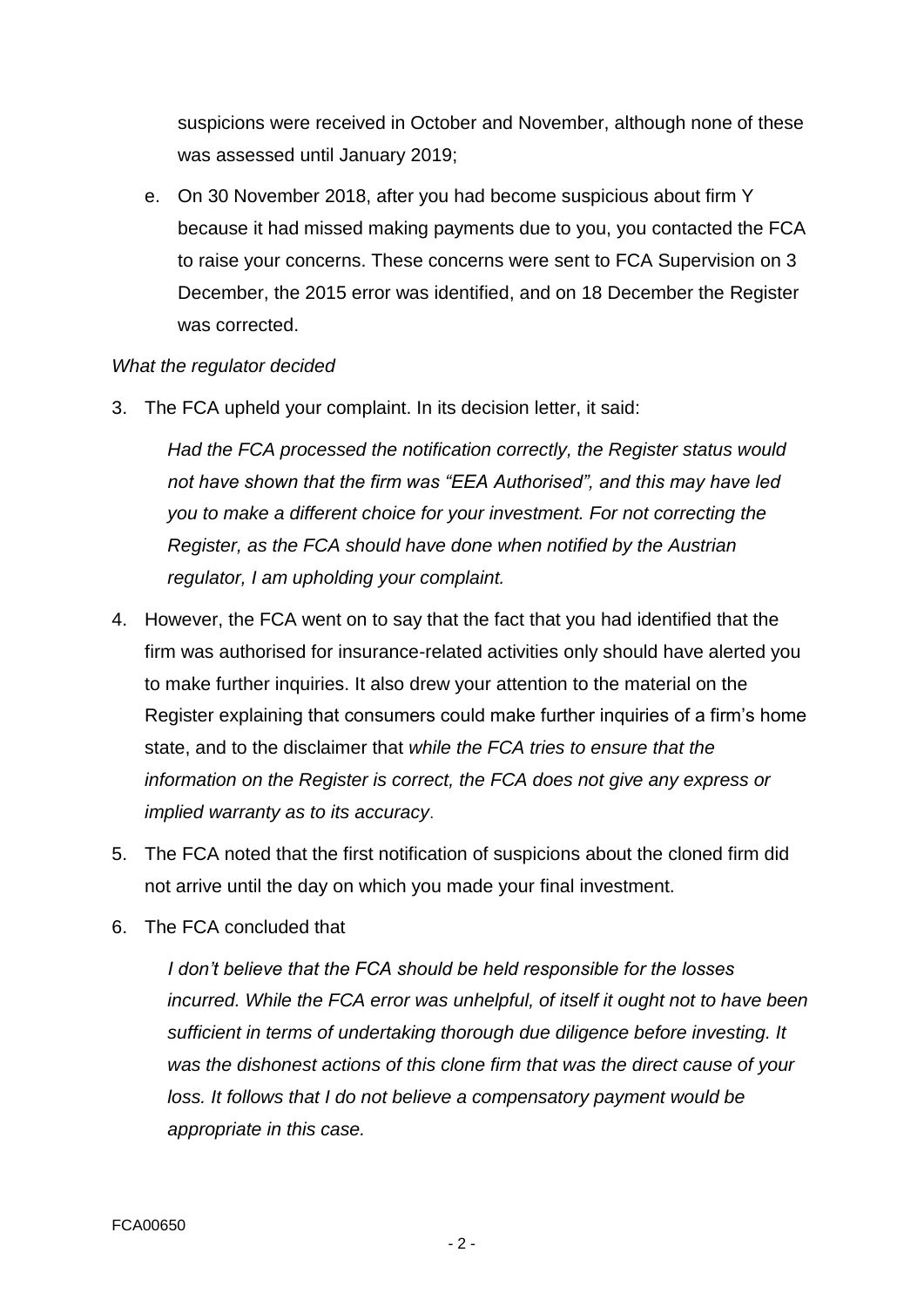7. Nonetheless, the FCA apologised to you for the error, and offered you £150 for the delay in dealing with your complaint.

# *Why you are unhappy with the regulator's decision*

8. I infer from your email that you remain unhappy that you have suffered a substantial financial loss and that, although the FCA has accepted that you might have made a different choice had it not made an error, you have received no compensation.

## *My analysis*

- 9. The FCA undertook a thorough investigation into your complaint, and was candid about its error. That is to be applauded.
- 10. The question which I have to consider is whether to recommend any compensation for your financial loss.
- 11. In favour of recommending a compensatory payment are the following points:
	- a. The FCA made an error;
	- b. The fact that there was a dormant firm on the register increased the chance that a cloned firm would remain undetected for some time (the FCA have pointed out, correctly, that live firms are also cloned, so even if the register is completely accurate and up to date, cloning can still occur);
	- c. The FCA's error also led you to believe that you were dealing with a reputable firm (although not a firm authorised to undertake non-insurance activities);
	- d. This is not the only example of FCA Register errors leading to problems;
	- e. The fact that the other reports of suspicious activity by firm Y, received in September, October and November 2018, were not assessed until January 2019 is a matter of concern.
- 12. Against making a compensatory payment are the following points:
	- a. This particular error was a simple clerical oversight there is no suggestion (as there has been in some other similar complaints I have considered) that a catalogue of errors, or ignoring information, or long delays in processing information, led to your loss;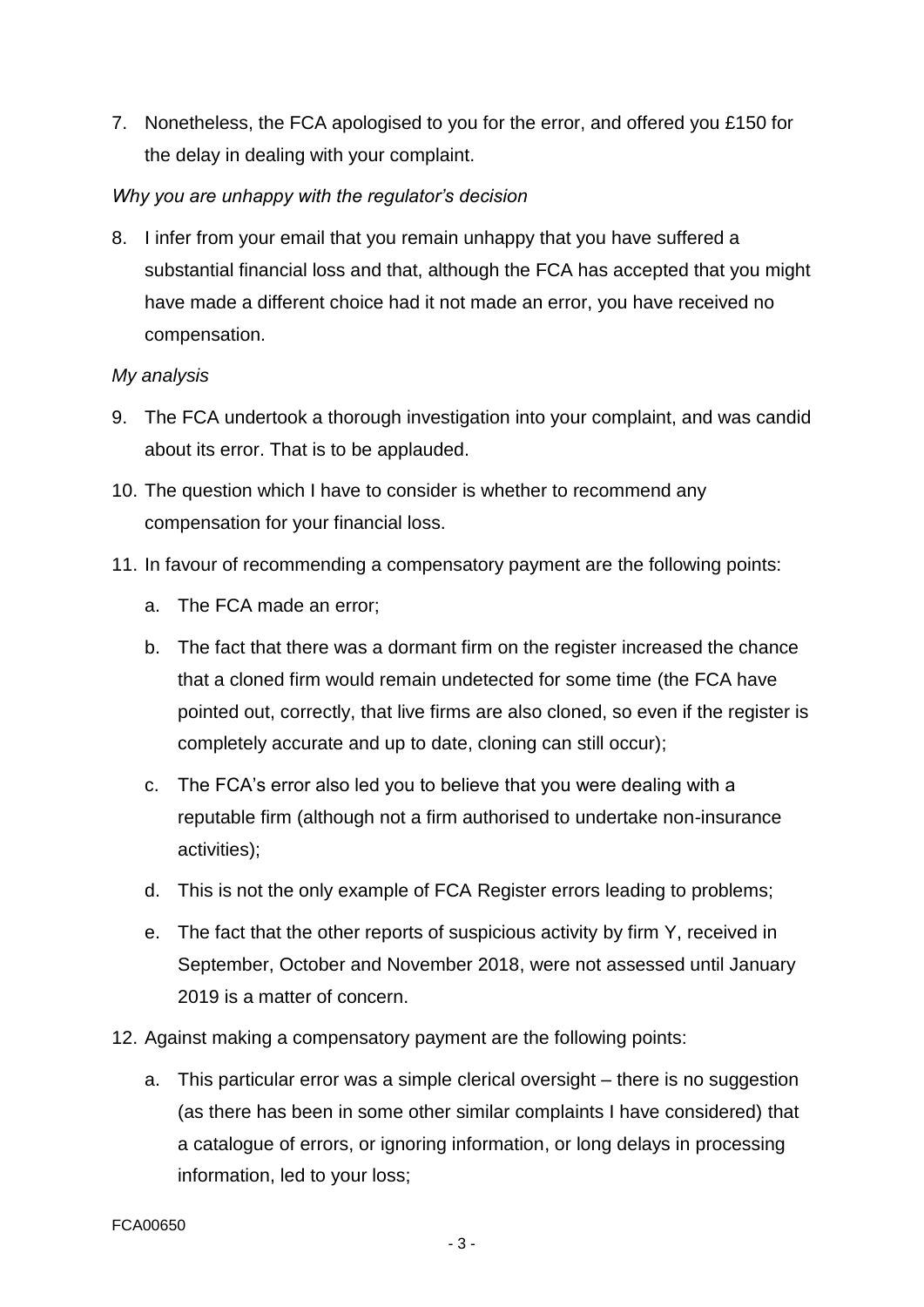- b. When you drew attention to your concerns, the FCA acted promptly to identify the error, and have the register amended;
- c. As you have accepted, it was clear from the register that firm X was authorised only for insurance-related business. You chose not to pursue this point;
- d. The FCA register states clearly that it does not accept liability for errors;
- e. Parliament has given the FCA immunity from being sued in most circumstances.

## *My decision*

- 13. This case is different from two other recent cases [http://frccommissioner.org.uk/wp-content/uploads/FCA00459-FR-18-06-18](http://frccommissioner.org.uk/wp-content/uploads/FCA00459-FR-18-06-18-publication-version.pdf) [publication-version.pdf](http://frccommissioner.org.uk/wp-content/uploads/FCA00459-FR-18-06-18-publication-version.pdf) and [http://frccommissioner.org.uk/wp](http://frccommissioner.org.uk/wp-content/uploads/FCA00503-FR-for-publication-08-04-19.pdf)[content/uploads/FCA00503-FR-for-publication-08-04-19.pdf](http://frccommissioner.org.uk/wp-content/uploads/FCA00503-FR-for-publication-08-04-19.pdf) - in which I recommended significant compensation for financial loss. In your case, there was a single, unfortunate, error. Nonetheless, this error gave you a degree of false comfort, and increased the risk that cloning would remain undetected.
- 14. In your response to my preliminary report, you have urged me to consider the similarities between those two recent cases and your own. I have done so, but it remains my view that your complaint is readily distinguishable,
- 15. The principal responsibility for what has happened rests with the fraudsters. They are the direct cause of your loss.
- 16. You are also significantly responsible, because you did not follow up on the fact that the firm's recorded authorisation did not cover investment activities.
- 17. However, the FCA's clerical error increased the risk that the cloning of the firm would remain undetected, without which none of this would have happened.
- 18. In all the circumstances, I **recommend** that the FCA should pay you £2,500 to recognise its contribution to the set of circumstances in which you lost your money. This is, of course, only a small proportion of the £50,000 which you lost, but I consider that it is appropriate given the factors which I have explained above.